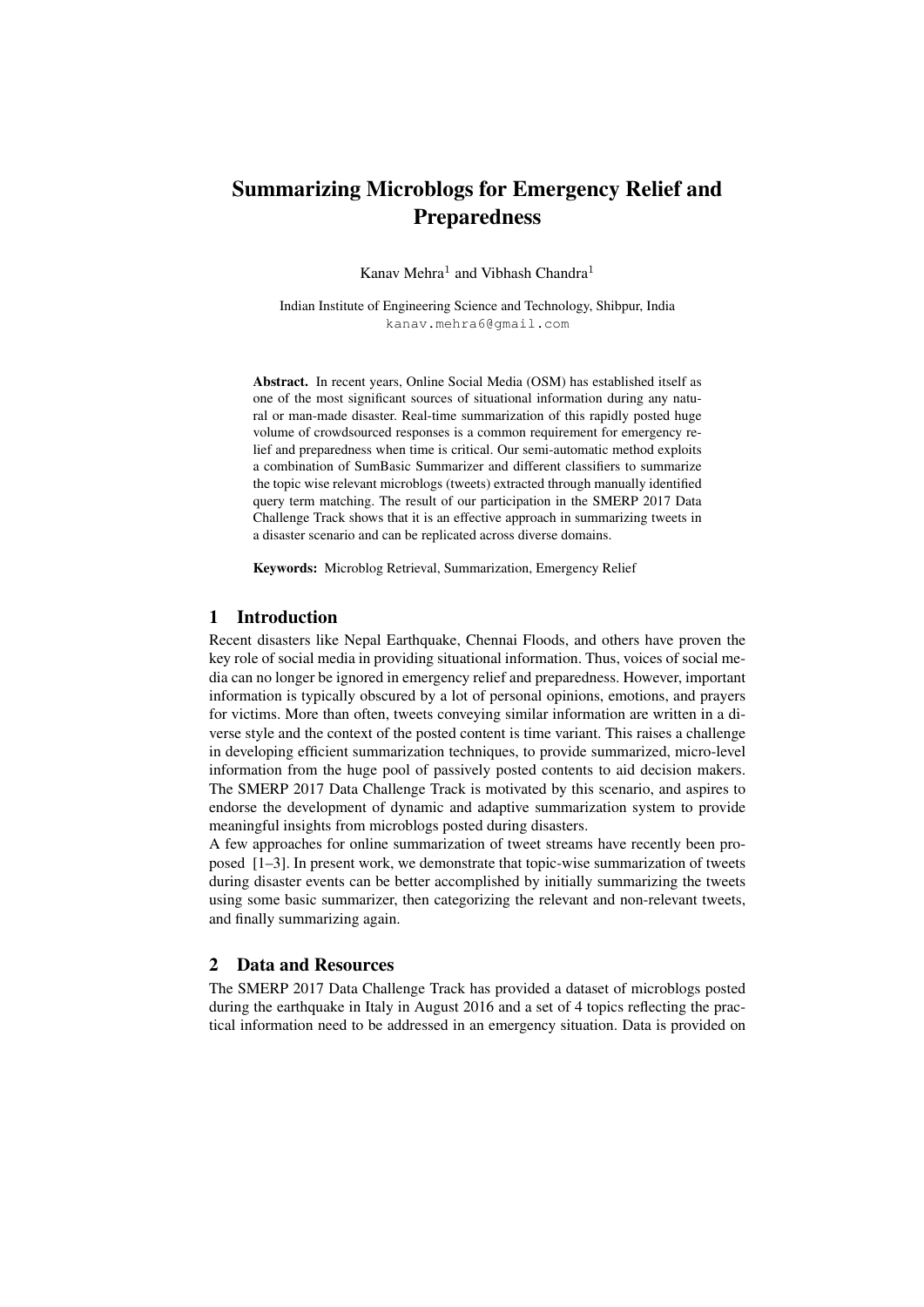2 K.Mehra, V.Chandra

two levels. In Level 1, 52K tweets of the first day (24 hours) after the earthquake and in Level 2, 20K tweets collected during the second day (24 hours) after the earthquake is provided.The topics are in TREC format, each of which contains three parts: title, brief description, and a more detailed narrative on what type of tweets will be considered relevant to the topic. An example of the TREC format topic is given below:  $<$ top $>$ 

<num> Number: SMERP-T1

<title> WHAT RESOURCES ARE AVAILABLE

 $\langle$  desc $\rangle$  Description:Identify the messages which describe the availability of some resources.

<narr> Narrative: A relevant message must mention the availability of some resource like food, drinking water, shelter, clothes, blankets, blood, human resources like volunteers, resources to build or support infrastructure, like tents, water filter, power supply, etc. Messages informing the availability of transport vehicles for assisting the resource distribution process would also be relevant. Also, messages indicating any services like free wifi, SMS, calling facility etc. will also be relevant. In addition, any message or announcement about the donation of money will also be relevant. However, generalized statements without reference to any resource would not be relevant.

 $\langle$  /top $>$ 

## 3 Summarization Methodology

Our run was semi-automatic that includes a system with manual intervention in query formulation stage and relevance judgment stage before training the classifier. Our method of summarization is extractive.

# 3.1 Method1

**Preprocessing:** We have preprocessed the set of tweets by removing a standard set of English stopword and case-folding. Subsequently, we focus on particular end-markers (e.g., !, ., ;) to split a tweet into multiple fragments. Further, we have removed the set of tweets (or, fragments) whose length fall below a certain threshold, say  $\alpha$ , i.e., the set  $S = \{t \in T \text{ s.t } len(t) \leq \alpha \}$  where T is the complete set of tweets and  $len(t)$  is the tweet length in terms of words. We have experimented with a set of values of  $\alpha = \{1, 2, ...,$ 10} and the best result is obtained for  $\alpha = 4$ . Tweets having less than 4 words typically do not contain any significant information.

Query Generation and Extraction: The query is generated manually by selecting specific terms from the description and narrative of the topic, which are intuitively important and likely to be present in the tweets relevant to the topic. We have used the python nltk implementation of the lemmatizer to lemmatize the set of specific terms (query) generated previously. The relevance of a tweet for a particular topic is judged by the presence of at least one of the query term and hence extracted.

Initial Summarization: We have customized and used the SumBasic summarization algorithm<sup>1</sup>, that works on the frequency based sentence selection component. It min-

<sup>1</sup> https://github.com/EthanMacdonald/SumBasic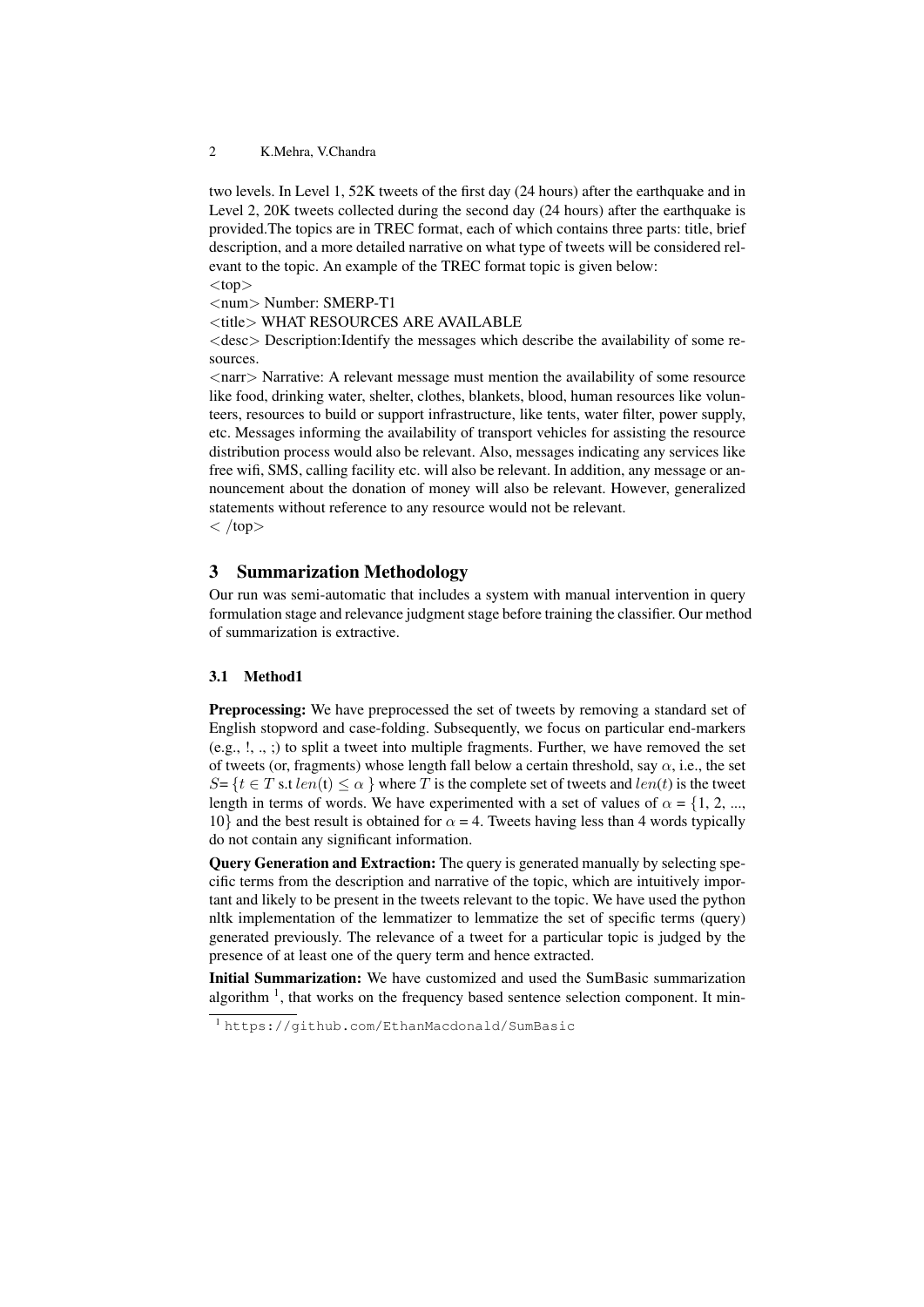imizes redundancy through a component to re-weight the word probabilities. For every sentence, SumBasic calculates average probability of occurrence of the words in the sentence and accordingly assigns a weight. It selects the best scoring sentence that inherently includes the highest probability word. For our current submission, we have manually selected a subset of terms from query, which contributed in extracting relevant tweet fragments in the previous phase. However, we have ignored a set of terms like 'pray', 'sad', which merely convey opinion or emotion. The customized SumBasic algorithm is used to summarize the set of relevant tweet fragments or sentences extracted in the previous phase. The score of a sentence is doubled each time when a specific term from the set of terms i.e., subset of the terms from query is present in the sentence. For example, terms like 'food', 'water', 'blood', 'tents' help in highlighting significant information regarding resouce need or availability and thus relevant sentences are selected by increasing the score of sentence containing these terms. Hence, the sentences with highest scores are considered to be most relevant to the topic The summarization algorithm needs as input the desired number of sentences in the summary, which in our case set as 10, 20, 50, 100 and 200.

Classification: We have used python nltk implementation of the Naive Bayes Classifier (NBclassifier)<sup>2</sup>, i.e., based on supervised keyword extraction. Through this extraction method, we have learnt features of sentences that make them good candidates for inclusion in the summary. Since we are dealing with tweets in this task, we find it quite appropriate to consider different terms present in a relevant tweet or non-relevant tweet as a feature of that tweet.

We have selected around 20 tweets from the summaries of length 10 and 20 obtained by SumBasic summarization algorithm and classified them into two sets of tweets, namely, relevant and non-relevant. We have created a feature set according to the above mentioned approach by tokenizing each tweet present in the two sets into words. Further the features set is split into training and test data in 70:30 ratio.

We have trained our NBclassifier using the training dataset created earlier. Using the NBClassifier we have generated a list of words. If the presence of a word from the list of most informative features helps the NBClassifier in determining if the tweet is relevant, it is considered as a 'keyword' and if its absence is the deterministic factor, then it is considered as a stopword. In this way we have two list of words, namely keywords and stopwords.

Final Summarization: In this section summaries obtained from Initial Summarization phase are combined. Duplicate tweet fragments or sentences are removed, if measured cosine similarity between the tweet fragments present in the summaries is greater than the threshold value of 0.7. Thereafter, the relevance score of tweet fragments is calculated by using the two list of words obtained after Testing phase. If a sentence contains a keyword, its score was doubled and if it contains a stopword, score was divided by 1.8. The reason for choosing this random value was that, even if a tweet contained a stopword, we did not want to nullify the presence of keyword in the tweet by ignoring the tweet completely due to the presence of a stopword. The final summarized docu-

<sup>&</sup>lt;sup>2</sup>https://pypi.python.org/pypi/nltk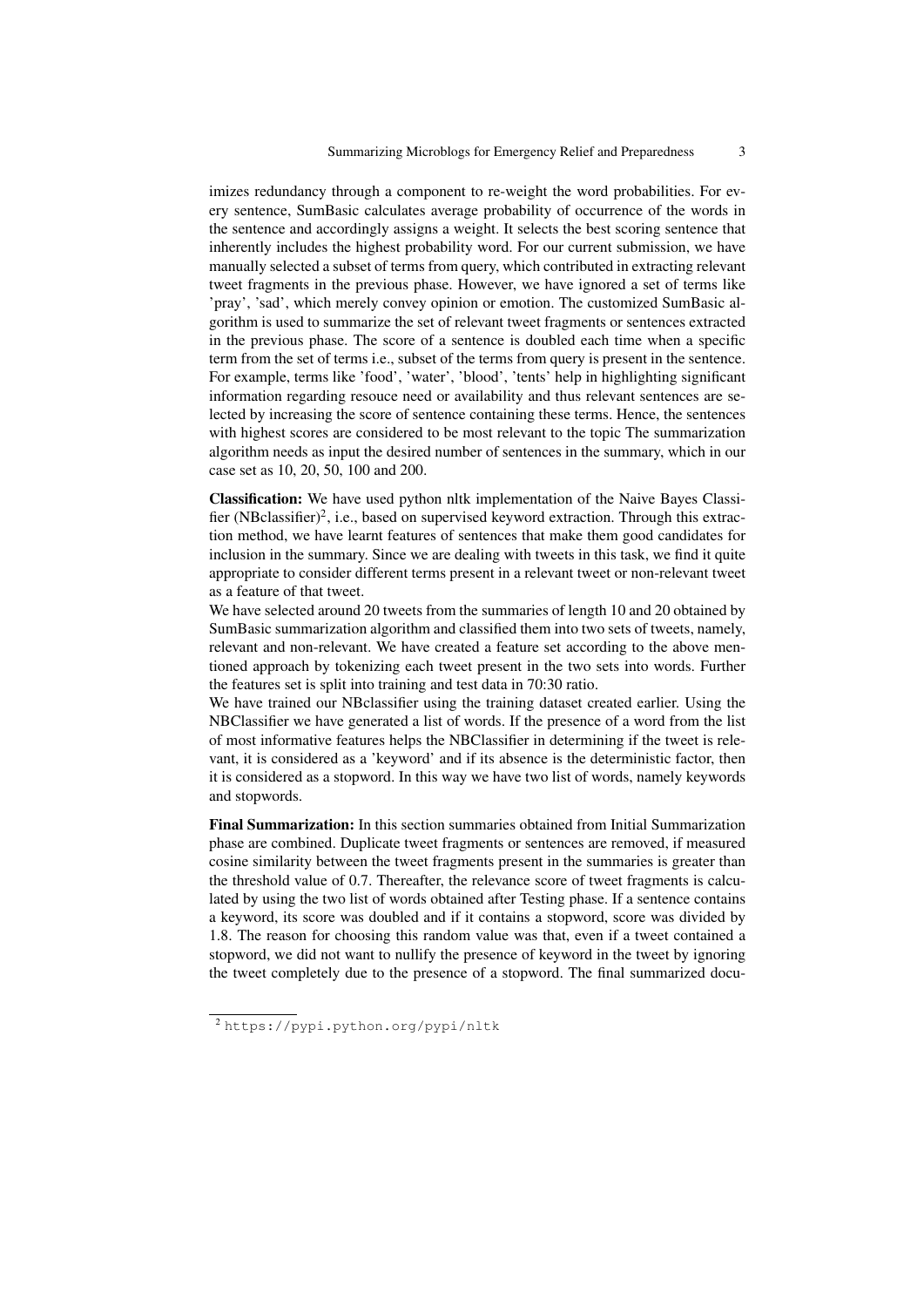#### 4 K.Mehra, V.Chandra

ment contains the sentences with the highest relevance scores, such that the length of the whole document is in the range of 300 words.

#### 3.2 Method2

Preprocessing, Query Generation, Extraction and Initial Summarazation phases are done in the similar way as described in *Method 1*. From the Classification phase few changes were made in the methodology as mentioned below.

Classification: Rather than just training an NBClassifier as in the previous method, we have trained and tested an ensemble classifier, in the same way as done in the Classification phase of method 1. Our Ensemble Classifier contains these classifiers - Naive Bayes Classifier, Multinomial Naive Bayes Classifier, Bernoulli Naive Bayes Classifier, Logistic Regression, Linear Support Vector Classification, Stochastic Gradient Descent Classifier, implementations of which are obtained from sklearn package present in python  $3$ .

Final Summarization: For each tweet fragment present in the initial summary, we have classified it on the basis of voting done by all the classifiers in the Ensemble classifier. If the tweet is considered relevant by at least 4 of the classifiers, then the tweet is qualified to be in the final summary. We have classified the tweets in this way till either the word limit is exceeded or no more relevant tweets could be obtained from the dataset.

#### 3.3 Methodology Enhancement in Level-2:

In the SMERP 2017 Data Challenge Track, organizers have released the data in two levels as illustrated in Section 2. In each level runs are submitted independently and the notion was to aid participants to learn from the feedback of Level-1 and enhance their method to perform bettter in Level-2. Thus, we have improved our methodology after receiving the initial evaluation result of your submission in Level-1 along with relevant portions of our summaries highlighted by the reviewers. We have used this feedback primarily to alter the basis of our term selection for manual query formation. In Level-1, for both the *Query Generation and Extraction* and *Initial Summarization* phase, as described earlier we have chosen a set of query terms and subset of query respectively by manually identifying precise terms from the description and narrative of the topic, which are intuitively important and likely to be relevant to the topic .However, in Level-2 terms are chosen by selecting specific words from the relevant portions of our Level-1 summary. Likewise we also used the relevant and non-relevant portions of our summary to train the NB classifier in the *Classification* phase at Level-2.

#### 4 Experimental results

Results of our two runs are shown in Table 1. The performance of the submitted runs is evaluated in terms of Rouge scores. The methodology used for generating both the runs are similar in nature. However, the classifier used are different as described in Section 3.

The best result is obtained for Run1 that used Naive Bayes classifier, whereas the other run used ensemble classifier. It is also evident from the table that performance of

<sup>3</sup> http://scikit-learn.org/stable/